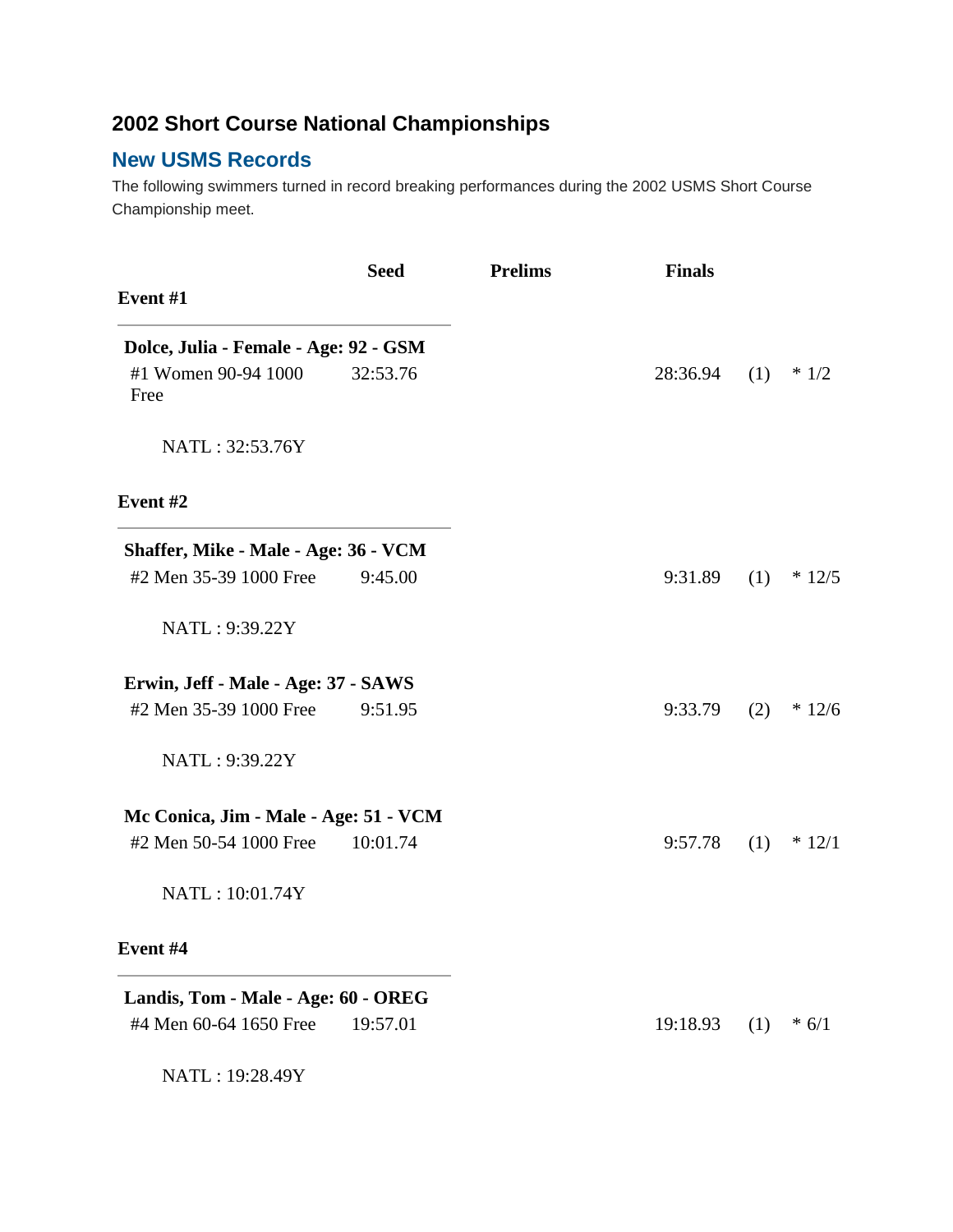## **Event #5**

| Crabbe, Colette - Female - Age: 45 - OREG          |         |         |     |         |
|----------------------------------------------------|---------|---------|-----|---------|
| #5 Women 45-49 400 IM                              | 5:02.00 | 4:54.46 | (1) | $*8/2$  |
| NATL: 5:00.85Y                                     |         |         |     |         |
| Parisi, Robin - Female - Age: 47 - MACO            |         |         |     |         |
| #5 Women 45-49 400 IM                              | 5:05.45 | 4:59.60 | (2) | $* 8/1$ |
| NATL: 5:00.85Y                                     |         |         |     |         |
| Krauser, June - Female - Age: 75 - GOLD            |         |         |     |         |
| #5 Women 75-79 400 IM                              | 7:24.50 | 7:27.88 | (1) | 1/6     |
| NATL: 7:44.85Y                                     |         |         |     |         |
| <b>Event</b> #7                                    |         |         |     |         |
| Feldmann, Joel - Female - Age: 50 - NEM            |         |         |     |         |
| #7 Women 50-54 50<br><b>Back</b>                   | 30.72   | 30.52   | (1) | $* 8/4$ |
| NATL: 32.63Y                                       |         |         |     |         |
| Gundred, Barb - Female - Age: 50 - PNA             |         |         |     |         |
| #7 Women 50-54 50<br><b>Back</b>                   | 32.00   | 31.09   | (3) | $*8/3$  |
| NATL: 32.63Y                                       |         |         |     |         |
| Halfacre, Susan - Female - Age: 50 - GSC           |         |         |     |         |
| #7 Women 50-54 50<br>Back                          | 31.31   | 30.62   | (2) | $*8/5$  |
| NATL: 32.63Y                                       |         |         |     |         |
| Barnett-Sallee, Bettyann - Female - Age: 56 - HIMA |         |         |     |         |
| #7 Women 55-59 50<br>Back                          | 32.30   | 31.63   | (1) | $* 6/4$ |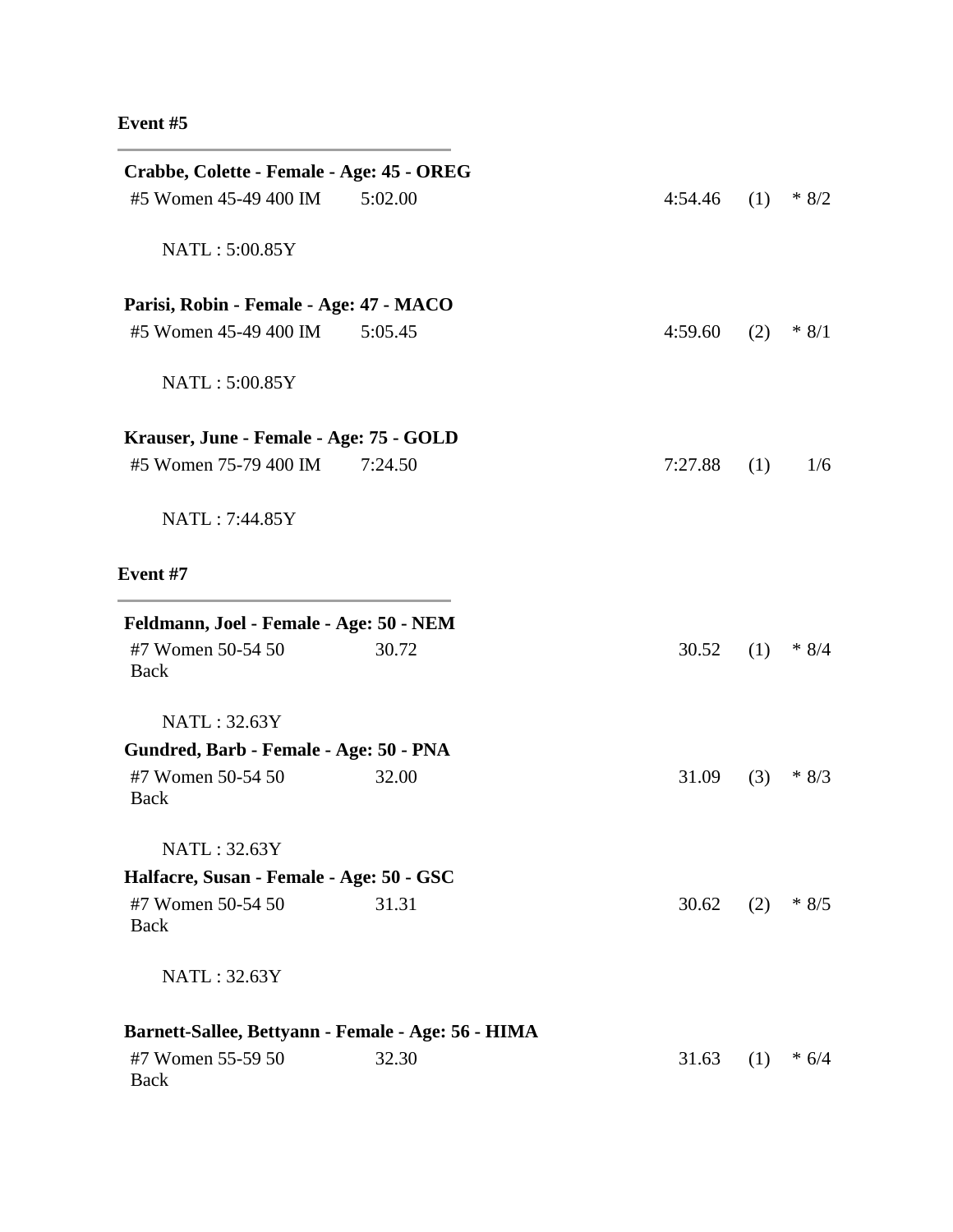| #7 Women 80-84 50<br>Back                       | 46.79                                              | 43.81   | (1) | $*2/3$  |
|-------------------------------------------------|----------------------------------------------------|---------|-----|---------|
| NATL: 50.24Y                                    |                                                    |         |     |         |
| Event #9                                        |                                                    |         |     |         |
| Pipes-Neilsen, Karlyn - Female - Age: 40 - SDSM |                                                    |         |     |         |
| #9 Women 40-44 200<br>Free                      | 1:51.58                                            | 1:51.93 | (1) | 14/4    |
| NATL: 1:56.45Y                                  |                                                    |         |     |         |
| Simpson, Susanne - Female - Age: 42 - INWM      |                                                    |         |     |         |
| #9 Women 40-44 200<br>Free                      | 1:56.94                                            | 1:56.14 | (2) | $*14/5$ |
| NATL: 1:56.45Y                                  |                                                    |         |     |         |
| Val, Laura - Female - Age: 50 - TAM             |                                                    |         |     |         |
| #9 Women 50-54 200<br>Free                      | 2:02.00                                            | 1:59.55 | (1) | $*9/4$  |
| NATL: 2:08.15Y                                  |                                                    |         |     |         |
| Halfacre, Susan - Female - Age: 50 - GSC        |                                                    |         |     |         |
| #9 Women 50-54 200<br>Free                      | 2:06.69                                            | 2:06.29 | (2) | $*9/5$  |
| NATL: 2:08.15Y                                  |                                                    |         |     |         |
|                                                 | Barnett-Sallee, Bettyann - Female - Age: 56 - HIMA |         |     |         |
| #9 Women 55-59 200<br>Free                      | 2:16.00                                            | 2:14.32 | (1) | $* 8/4$ |

NATL : 2:15.35Y

NATL : 32.32Y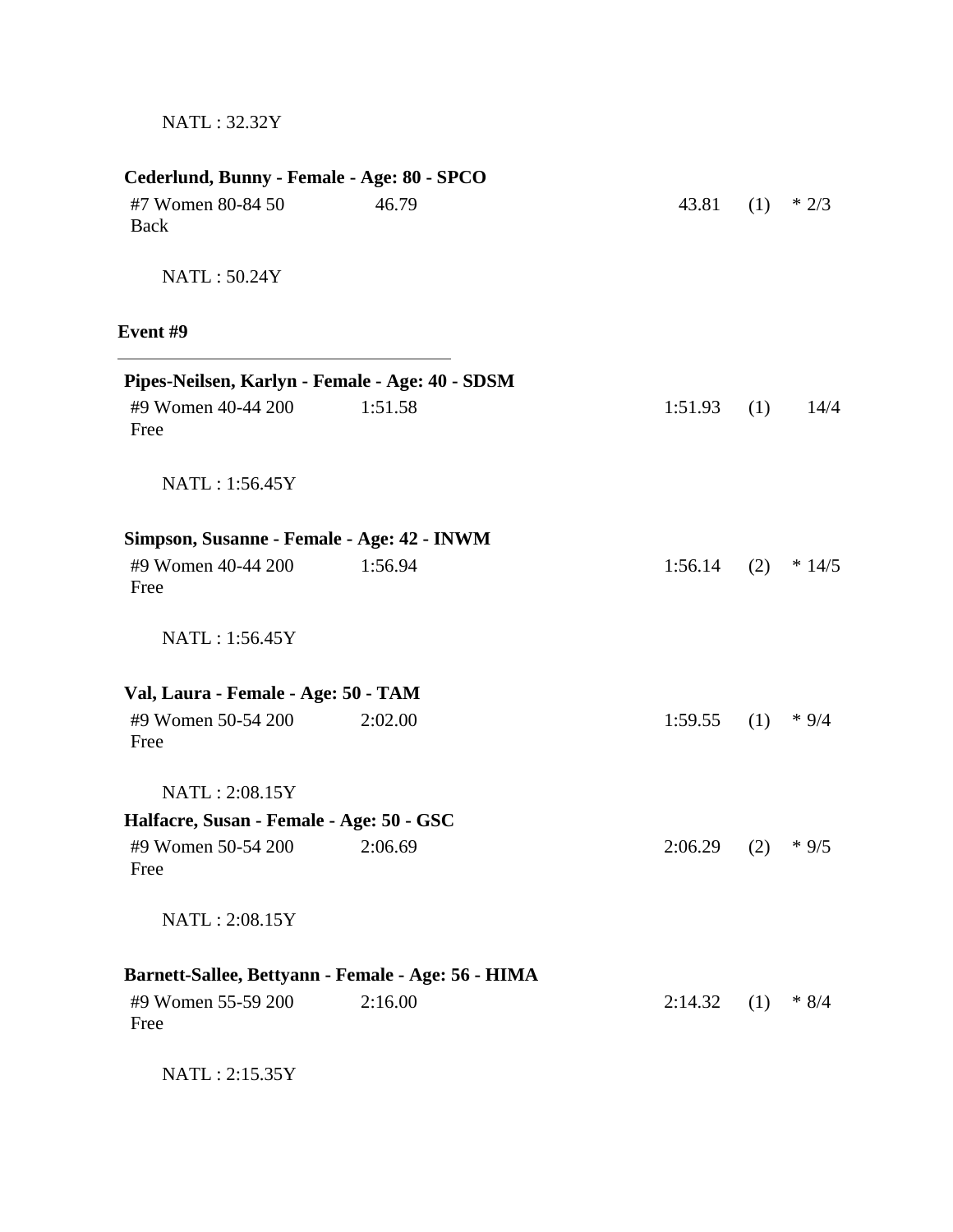| Etienne, Audrey - Female - Age: 85 - SMMM |         |         |     |          |
|-------------------------------------------|---------|---------|-----|----------|
| #9 Women 85-89 200<br>Free                | 4:00.00 | 4:05.11 | (1) | 2/3      |
| NATL: 4:08.61Y                            |         |         |     |          |
| Dolce, Julia - Female - Age: 92 - GSM     |         |         |     |          |
| #9 Women 90-94 200 Free                   | 4:56.80 | 4:56.62 | (1) | $*1/3$   |
| NATL: 4:56.80Y                            |         |         |     |          |
| Event #10                                 |         |         |     |          |
| Karnaugh, Ronald - Male - Age: 35 - ARIZ  |         |         |     |          |
| #10 Men 35-39 200 Free                    | 1:41.20 | 1:40.16 | (1) | $* 19/4$ |
| NATL: 1:41.20Y                            |         |         |     |          |
| Smith, Paul - Male - Age: 42 - RMM        |         |         |     |          |
| #10 Men 40-44 200 Free                    | 1:43.30 | 1:43.05 | (1) | $*16/4$  |
| NATL: 1:43.37Y                            |         |         |     |          |
| Farrell, Jeff - Male - Age: 65 - OSB      |         |         |     |          |
| #10 Men 65-69 200 Free                    | 2:04.00 | 2:01.22 | (1) | $* 3/4$  |
| NATL: 2:06.55Y                            |         |         |     |          |
| <b>Event #11</b>                          |         |         |     |          |
| Crabbe, Colette - Female - Age: 45 - OREG |         |         |     |          |
| #11 Women 45-49 100<br><b>Breast</b>      | 1:13.00 | 1:11.61 | (2) | $*10/5$  |
| NATL: 1:11.83Y                            |         |         |     |          |
| Melick, Karen - Female - Age: 45 - SCAQ   |         |         |     |          |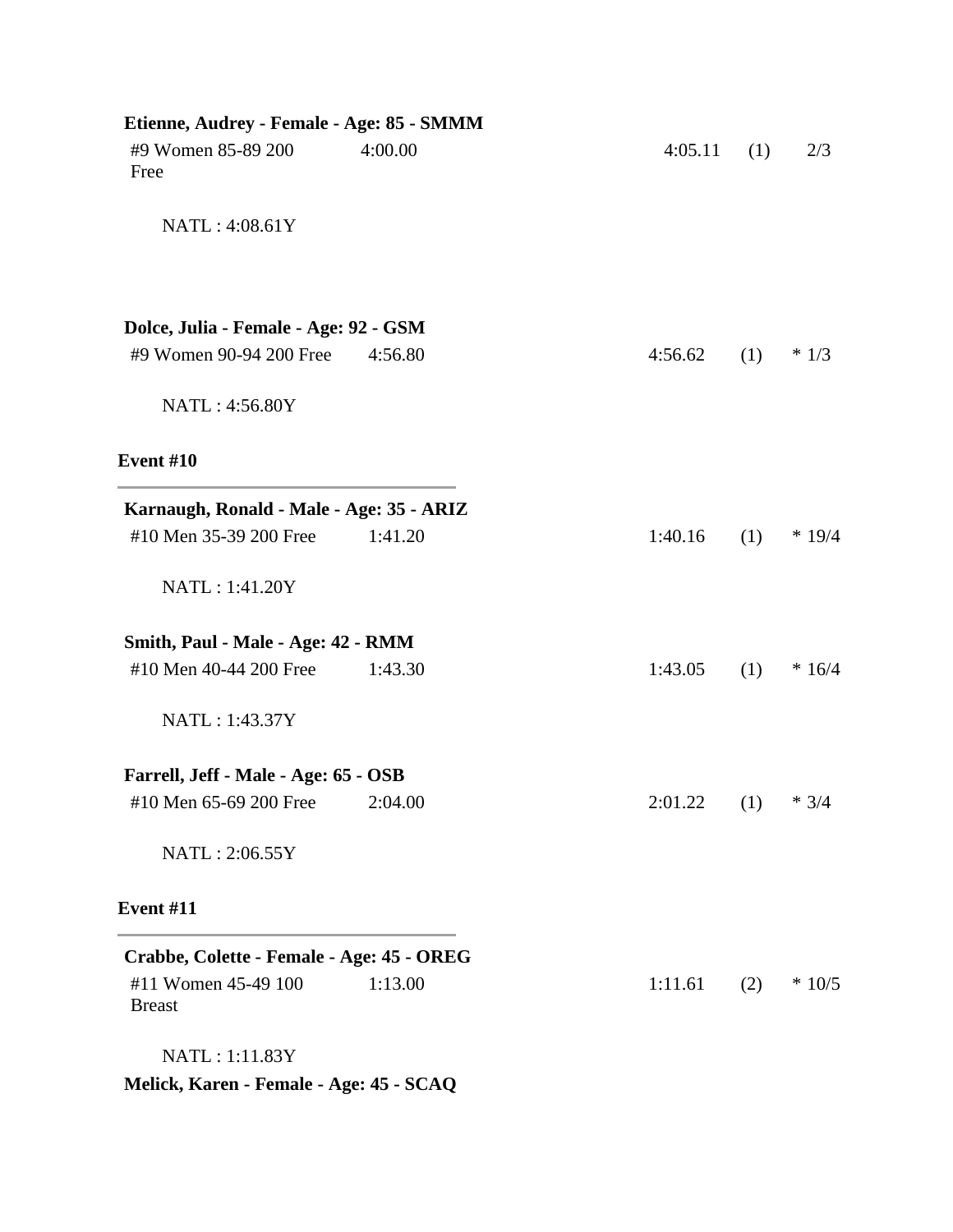| #11 Women 45-49 100<br><b>Breast</b>            | 1:12.50 | 1:11.35 | (1) | $*10/4$ |
|-------------------------------------------------|---------|---------|-----|---------|
| NATL: 1:11.83Y                                  |         |         |     |         |
| Pierson, Ginger - Female - Age: 56 - MACO       |         |         |     |         |
| #11 Women 55-59 100<br><b>Breast</b>            | 1:20.00 | 1:18.30 | (1) | $* 6/4$ |
| NATL: 1:18.52Y                                  |         |         |     |         |
| Event $#13$                                     |         |         |     |         |
| Pipes-Neilsen, Karlyn - Female - Age: 40 - SDSM |         |         |     |         |
| #13 Women 40-44 200 Fly                         | 2:06.39 | 2:03.93 | (1) | $* 6/4$ |
| NATL: 2:09.63Y                                  |         |         |     |         |
| Val, Laura - Female - Age: 50 - TAM             |         |         |     |         |
| #13 Women 50-54 200 Fly                         | 2:20.00 | 2:15.18 | (1) | $* 3/4$ |
| NATL: 2:25.73Y                                  |         |         |     |         |
| Event #14                                       |         |         |     |         |
| Belardi, James - Male - Age: 45 - SCAQ          |         |         |     |         |
| #14 Men 45-49 200 Fly                           | 1:57.70 | 1:58.12 | (1) | 6/4     |
| NATL: 2:00.90Y                                  |         |         |     |         |
| Johnson, Ronald - Male - Age: 70 - ARIZ         |         |         |     |         |
| #14 Men 70-74 200 Fly                           | 2:49.60 | 2:52.99 | (1) | 2/5     |
| NATL: 2:53.57Y                                  |         |         |     |         |
| Event #20                                       |         |         |     |         |

**Karnaugh, Ronald - Male - Age: 35 - ARIZ**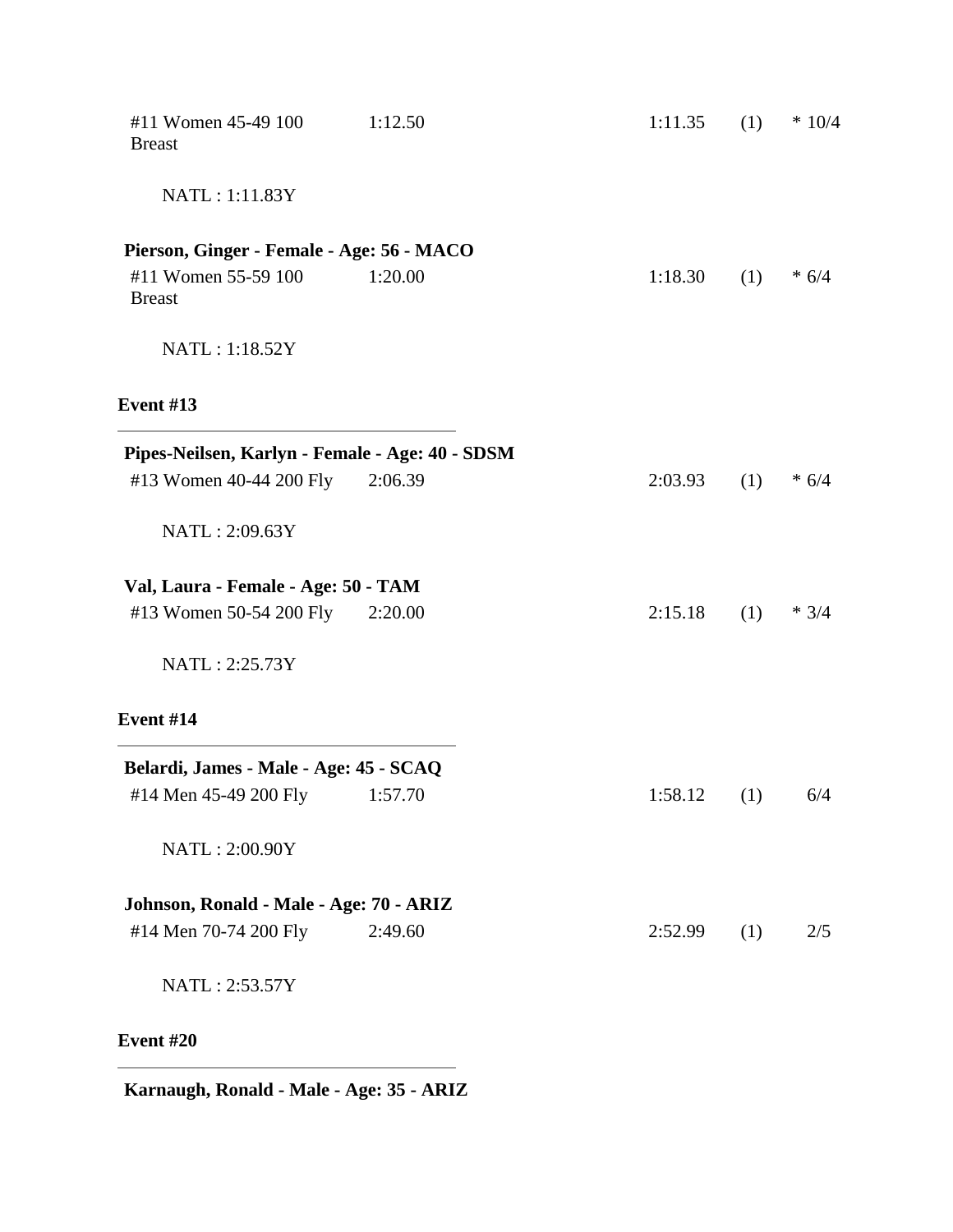| #20 Men 35-39 500 Free                    | 4:36.80 | 4:33.97 | (1) | $* 18/4$ |
|-------------------------------------------|---------|---------|-----|----------|
| NATL: 4:36.80Y                            |         |         |     |          |
| <b>Event #21</b>                          |         |         |     |          |
| Feldmann, Joel - Female - Age: 50 - NEM   |         |         |     |          |
| #21 Women 50-54 50 Fly                    | 29.08   | 28.35   | (2) | $*7/5$   |
| NATL: 28.64Y                              |         |         |     |          |
| Val, Laura - Female - Age: 50 - TAM       |         |         |     |          |
| #21 Women 50-54 50 Fly                    | 28.50   | 27.81   | (1) | $* 7/4$  |
| NATL: 28.64Y                              |         |         |     |          |
| <b>Event #22</b>                          |         |         |     |          |
| Abrahams, Richard - Male - Age: 57 - RMM  |         |         |     |          |
| #22 Men 55-59 50 Fly                      | 25.50   | 24.59   | (1) | $* 6/4$  |
| NATL: 24.89Y                              |         |         |     |          |
| Johnson, Ronald - Male - Age: 70 - ARIZ   |         |         |     |          |
| #22 Men 70-74 50 Fly                      | 29.10   | 29.49   | (1) | 1/3      |
| NATL: 30.21Y                              |         |         |     |          |
| <b>Event #23</b>                          |         |         |     |          |
| Crabbe, Colette - Female - Age: 45 - OREG |         |         |     |          |
| #23 Women 45-49 200<br><b>Breast</b>      | 2:39.00 | 2:35.43 | (1) | $* 7/4$  |
| NATL: 2:38.38Y                            |         |         |     |          |
| Melick, Karen - Female - Age: 45 - SCAQ   |         |         |     |          |
| #23 Women 45-49 200<br><b>Breast</b>      | 2:39.00 | 2:37.18 | (2) | $*7/5$   |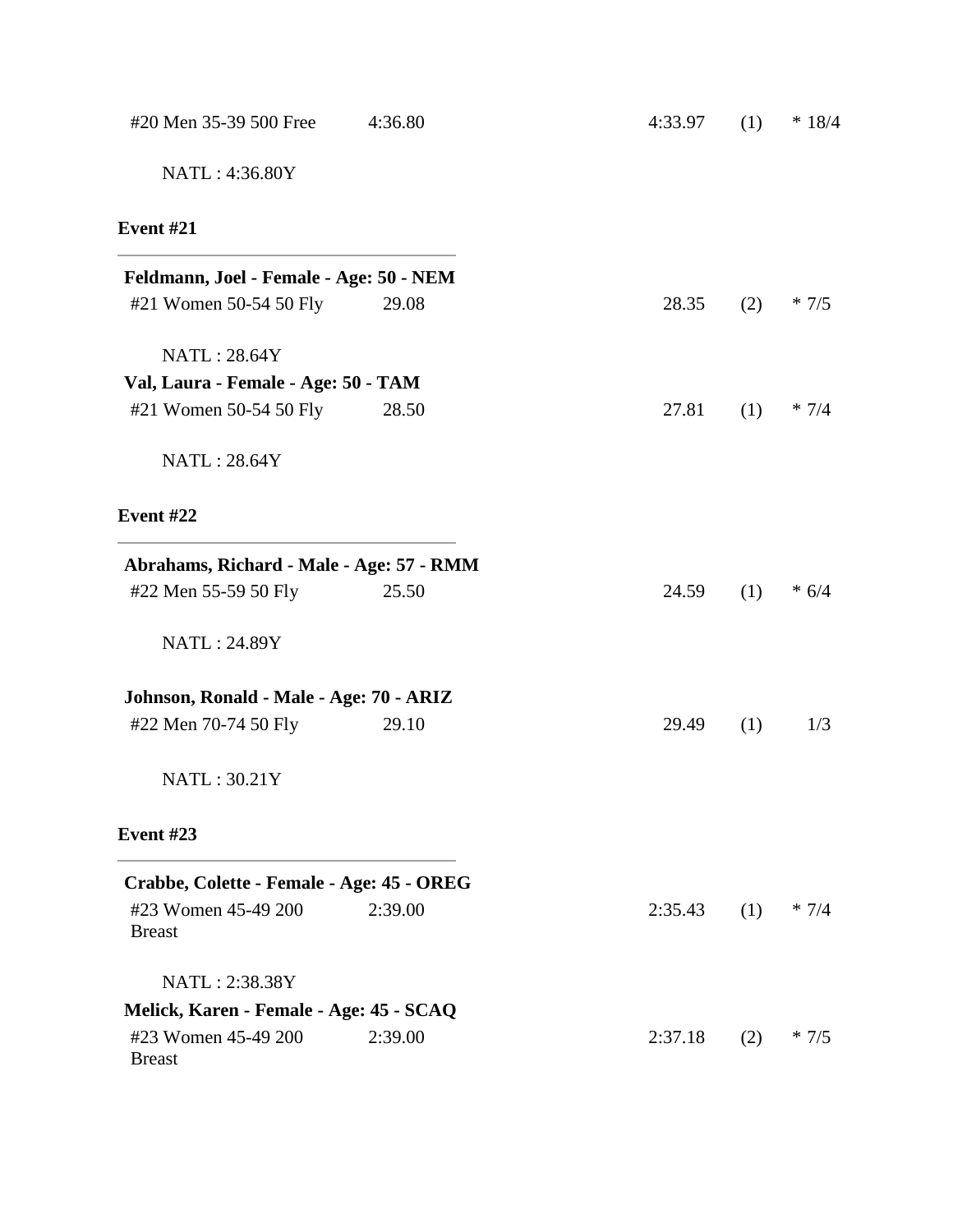| Stowell, Diane - Female - Age: 68 - HIMA<br>#23 Women 65-69 200<br><b>Breast</b> | 4:00.00 | 3:15.83 | (1) | $*2/2$  |
|----------------------------------------------------------------------------------|---------|---------|-----|---------|
| NATL: 3:15.88Y                                                                   |         |         |     |         |
| <b>Event #24</b>                                                                 |         |         |     |         |
| Johnson, Ronald - Male - Age: 70 - ARIZ                                          |         |         |     |         |
| #24 Men 70-74 200 Breast                                                         | 2:55.50 | 2:55.34 | (1) | $*2/3$  |
| NATL: 2:58.39Y                                                                   |         |         |     |         |
| <b>Event #25</b>                                                                 |         |         |     |         |
| Pipes-Neilsen, Karlyn - Female - Age: 40 - SDSM                                  |         |         |     |         |
| #25 Women 40-44 100<br><b>Back</b>                                               | 57.85   | 59.36   | (1) | 10/4    |
| NATL: 1:01.38Y                                                                   |         |         |     |         |
| Feldmann, Joel - Female - Age: 50 - NEM                                          |         |         |     |         |
| #25 Women 50-54 100<br><b>Back</b>                                               | 1:15.50 | 1:09.14 | (3) | $*7/6$  |
| NATL: 1:10.30Y                                                                   |         |         |     |         |
| Gundred, Barb - Female - Age: 50 - PNA                                           |         |         |     |         |
| #25 Women 50-54 100<br><b>Back</b>                                               | 1:09.10 | 1:06.44 | (1) | $* 7/4$ |
| NATL: 1:10.30Y                                                                   |         |         |     |         |
| Halfacre, Susan - Female - Age: 50 - GSC                                         |         |         |     |         |
| #25 Women 50-54 100<br><b>Back</b>                                               | 1:09.66 | 1:07.18 | (2) | $*7/5$  |

NATL : 2:38.38Y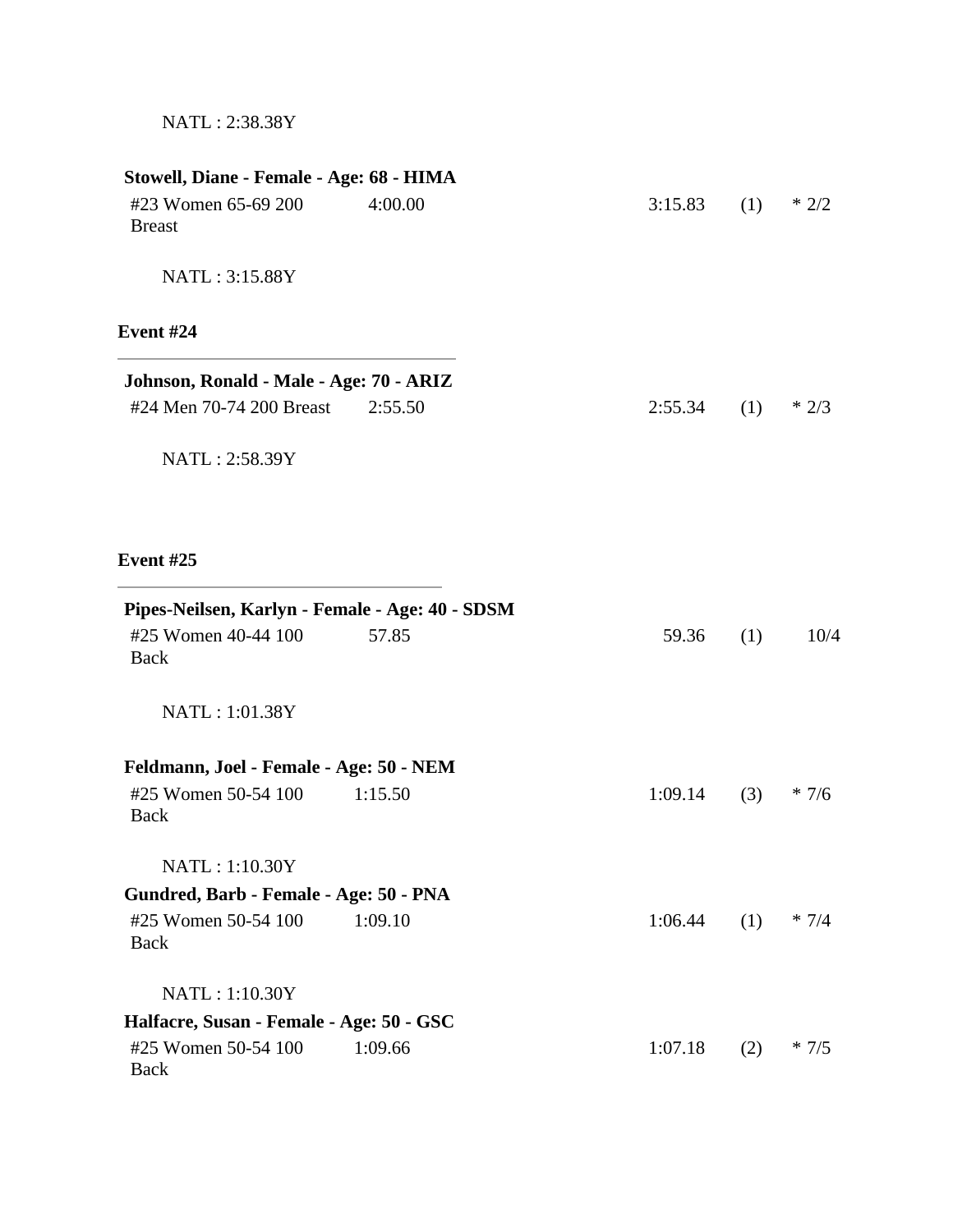| NATL: 1:10.30Y |
|----------------|
|                |

| Barnett-Sallee, Bettyann - Female - Age: 56 - HIMA |         |         |     |         |
|----------------------------------------------------|---------|---------|-----|---------|
| #25 Women 55-59 100<br><b>Back</b>                 | 1:09.90 | 1:07.52 | (1) | $* 6/3$ |
| NATL: 1:09.92Y                                     |         |         |     |         |
| Jordan, Betsy - Female - Age: 65 - SDSM            |         |         |     |         |
| #25 Women 65-69 100<br>Back                        | 1:22.00 | 1:19.85 | (1) | $* 4/4$ |
| NATL: 1:21.36Y                                     |         |         |     |         |
| Cederlund, Bunny - Female - Age: 80 - SPCO         |         |         |     |         |
| #25 Women 80-84 100<br><b>Back</b>                 | 1:41.64 | 1:39.35 | (1) | $*2/3$  |
| NATL: 1:49.26Y                                     |         |         |     |         |
| <b>Event #27</b>                                   |         |         |     |         |
| Feldmann, Joel - Female - Age: 50 - NEM            |         |         |     |         |
| #27 Women 50-54 50 Free                            | 25.83   | 25.72   | (2) | $*9/4$  |
| NATL: 26.65Y                                       |         |         |     |         |
| Val, Laura - Female - Age: 50 - TAM                |         |         |     |         |
| #27 Women 50-54 50 Free                            | 26.00   | 25.30   | (1) | $*9/5$  |
| NATL: 26.65Y                                       |         |         |     |         |
| Carr, Florence - Female - Age: 76 - FMM            |         |         |     |         |
| #27 Women 75-79 50 Free                            | 34.92   | 34.10   | (1) | $*2/5$  |
| NATL: 34.78Y                                       |         |         |     |         |

## **Event #28**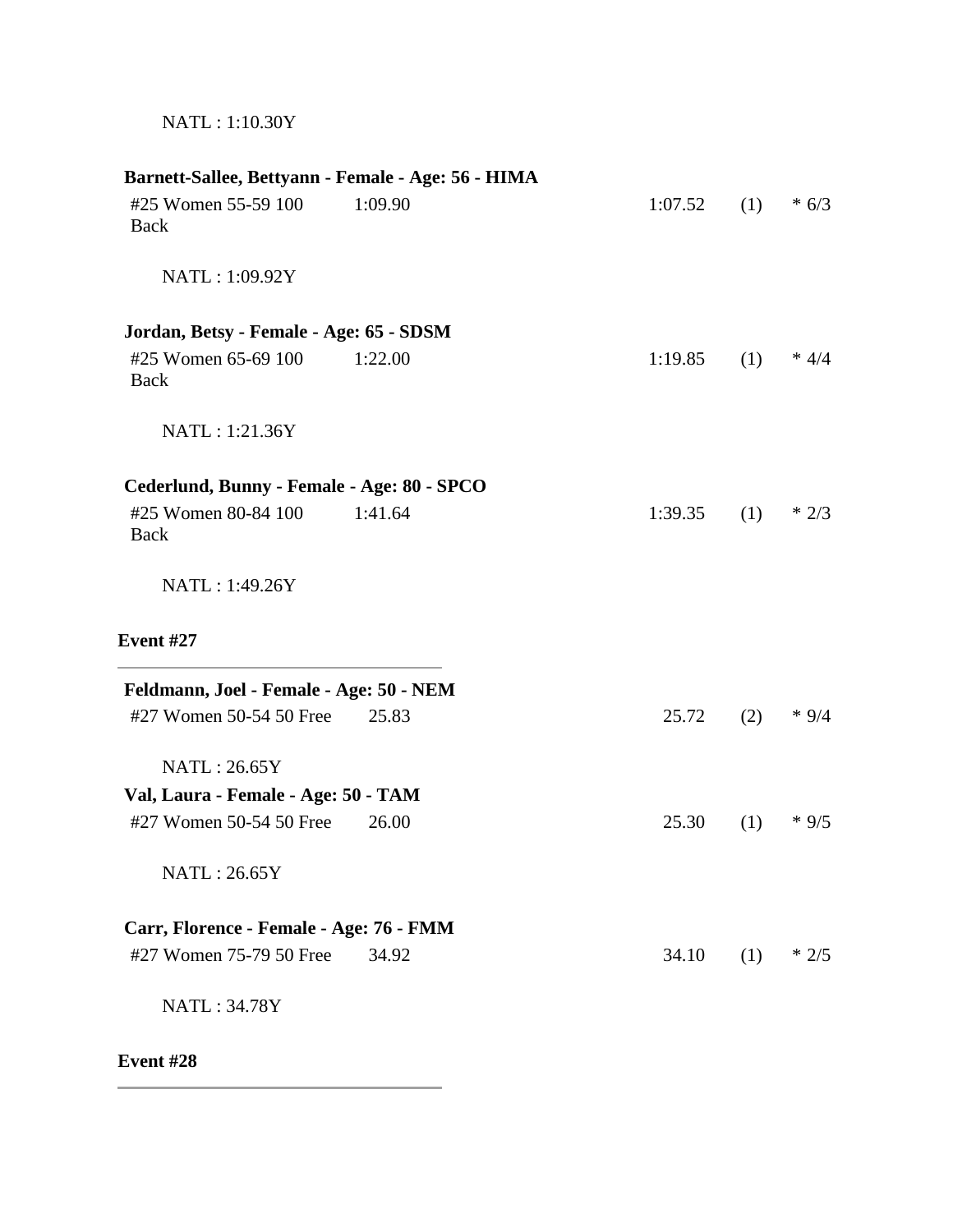| Smith, John - Male - Age: 40 - TYR              |         |         |     |         |
|-------------------------------------------------|---------|---------|-----|---------|
| #28 Men 40-44 50 Free                           | 21.70   | 21.08   | (1) | $*22/5$ |
| NATL: 21.46Y                                    |         |         |     |         |
| Farrell, Jeff - Male - Age: 65 - OSB            |         |         |     |         |
| #28 Men 65-69 50 Free                           | 24.00   | 23.66   | (1) | $* 4/4$ |
| NATL: 24.76Y                                    |         |         |     |         |
| Hill, Donald - Male - Age: 70 - TOC             |         |         |     |         |
| #28 Men 70-74 50 Free                           | 25.00   | 25.99   | (1) | 2/4     |
| NATL: 26.70Y                                    |         |         |     |         |
| Event #29                                       |         |         |     |         |
| Pipes-Neilsen, Karlyn - Female - Age: 40 - SDSM |         |         |     |         |
| #29 Women 40-44 200 IM                          | 2:08.30 | 2:07.24 | (1) | $*9/4$  |
| NATL: 2:12.06Y                                  |         |         |     |         |
| Parisi, Robin - Female - Age: 47 - MACO         |         |         |     |         |
| #29 Women 45-49 200 IM                          | 2:22.42 | 2:19.91 | (1) | $*7/5$  |
| NATL: 2:20.08Y                                  |         |         |     |         |
| Krauser, June - Female - Age: 75 - GOLD         |         |         |     |         |
| #29 Women 75-79 200 IM                          | 3:28.50 | 3:33.30 | (1) | 1/5     |
| NATL: 3:43.63Y                                  |         |         |     |         |
| Event #30                                       |         |         |     |         |
| Karnaugh, Ronald - Male - Age: 35 - ARIZ        |         |         |     |         |
| #30 Men 35-39 200 IM                            | 1:48.84 | 1:50.96 | (1) | 15/4    |
| NATL: 1:56.47Y                                  |         |         |     |         |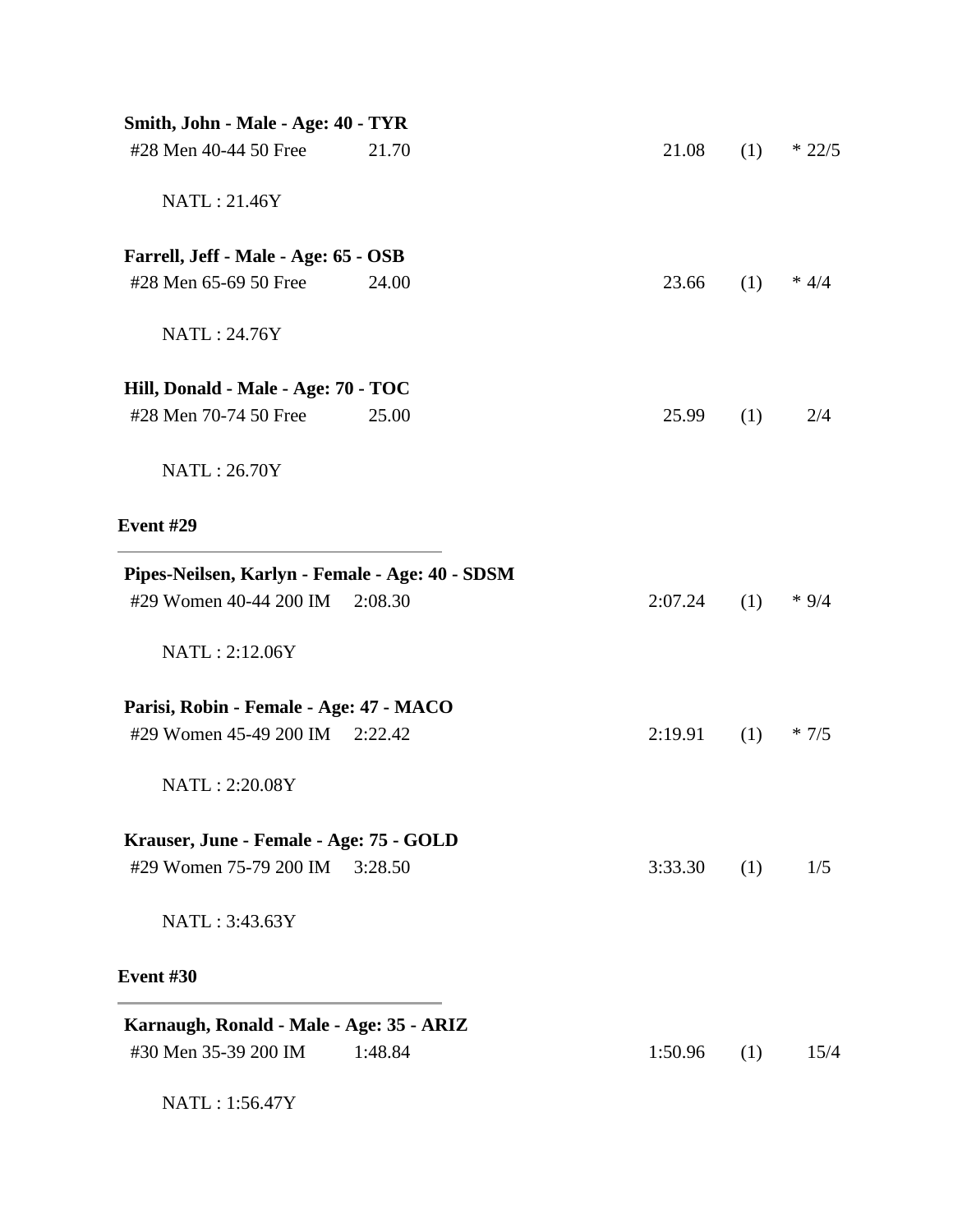| Farrell, Jeff - Male - Age: 65 - OSB                                 |          |          |     |         |
|----------------------------------------------------------------------|----------|----------|-----|---------|
| #30 Men 65-69 200 IM                                                 | 2:30.00  | 2:24.24  | (1) | $* 3/4$ |
| NATL: 2:24.52Y                                                       |          |          |     |         |
| Johnson, Ronald - Male - Age: 70 - ARIZ                              |          |          |     |         |
| #30 Men 70-74 200 IM                                                 | 2:34.70  | 2:34.91  | (1) | 2/4     |
| NATL: 2:38.83Y                                                       |          |          |     |         |
| Johnston, Graham - Male - Age: 71 - MOST                             |          |          |     |         |
| #30 Men 70-74 200 IM                                                 | 2:38.83  | 2:36.62  | (2) | $*2/5$  |
| NATL: 2:38.83Y                                                       |          |          |     |         |
| <b>Event #33</b>                                                     |          |          |     |         |
| Dolce, Julia - Female - Age: 92 - GSM<br>#33 Women 90-94 500<br>Free | 15:48.03 | 13:51.00 | (1) | $*1/7$  |
| NATL: 15:48.03Y                                                      |          |          |     |         |
| <b>Event #35</b>                                                     |          |          |     |         |
| Feldmann, Joel - Female - Age: 50 - NEM<br>#35 Women 50-54 100<br>IM | 1:08.45  | 1:06.43  | (1) | $* 6/4$ |
| NATL: 1:07.74Y                                                       |          |          |     |         |
| Event #36                                                            |          |          |     |         |
| Karnaugh, Ronald - Male - Age: 35 - ARIZ                             |          |          |     |         |
| #36 Men 35-39 100 IM                                                 | 52.57    | 50.45    | (1) | $*19/5$ |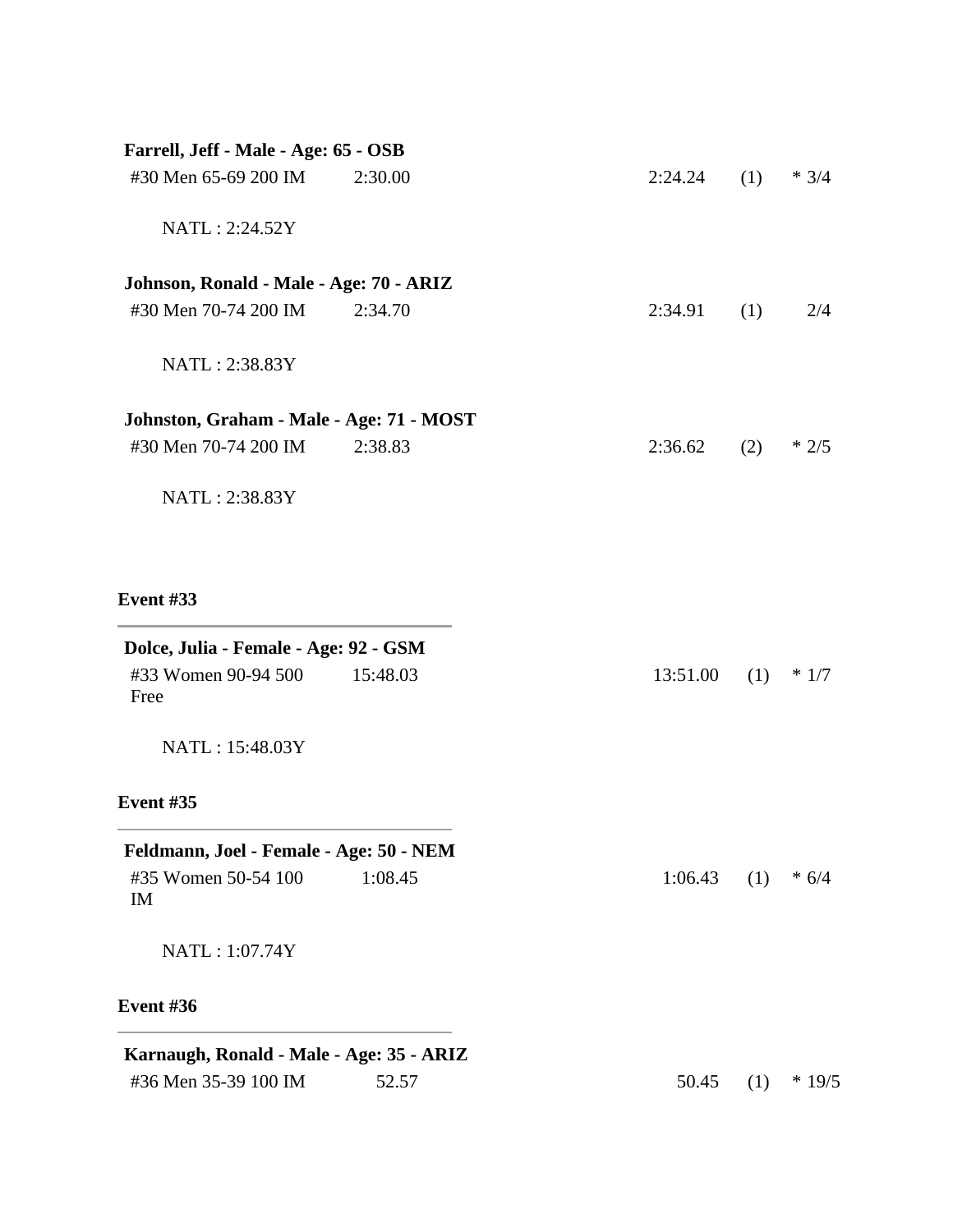NATL : 52.57Y

| Farrell, Jeff - Male - Age: 65 - OSB            |         |         |     |          |
|-------------------------------------------------|---------|---------|-----|----------|
| #36 Men 65-69 100 IM                            | 1:05.00 | 1:03.54 | (1) | $* 3/4$  |
| NATL: 1:05.65Y                                  |         |         |     |          |
| Johnson, Ronald - Male - Age: 70 - ARIZ         |         |         |     |          |
| #36 Men 70-74 100 IM                            | 1:08.70 | 1:08.82 | (1) | 1/3      |
| NATL: 1:09.33Y                                  |         |         |     |          |
| Event #37                                       |         |         |     |          |
| Pipes-Neilsen, Karlyn - Female - Age: 40 - SDSM |         |         |     |          |
| #37 Women 40-44 100<br>Fly                      | 57.26   | 57.02   | (1) | $* 7/4$  |
| NATL: 58.89Y                                    |         |         |     |          |
| Val, Laura - Female - Age: 50 - TAM             |         |         |     |          |
| #37 Women 50-54 100<br><b>Fly</b>               | 1:02.00 | 1:01.26 | (1) | $* 4/4$  |
| NATL: 1:05.69Y                                  |         |         |     |          |
| Event #38                                       |         |         |     |          |
| Conway, Adam - Male - Age: 23 - SDSM            |         |         |     |          |
| #38 Men 19-24 100 Fly                           | 49.88   | 49.37   | (1) | $* 17/4$ |
| <b>NATL: 49.80Y</b>                             |         |         |     |          |
| Abrahams, Richard - Male - Age: 57 - RMM/B>     |         |         |     |          |
| #38 Men 55-59 100 Fly                           | 55.50   | 54.39   | (1) | $* 5/4$  |
| NATL: 54.49Y                                    |         |         |     |          |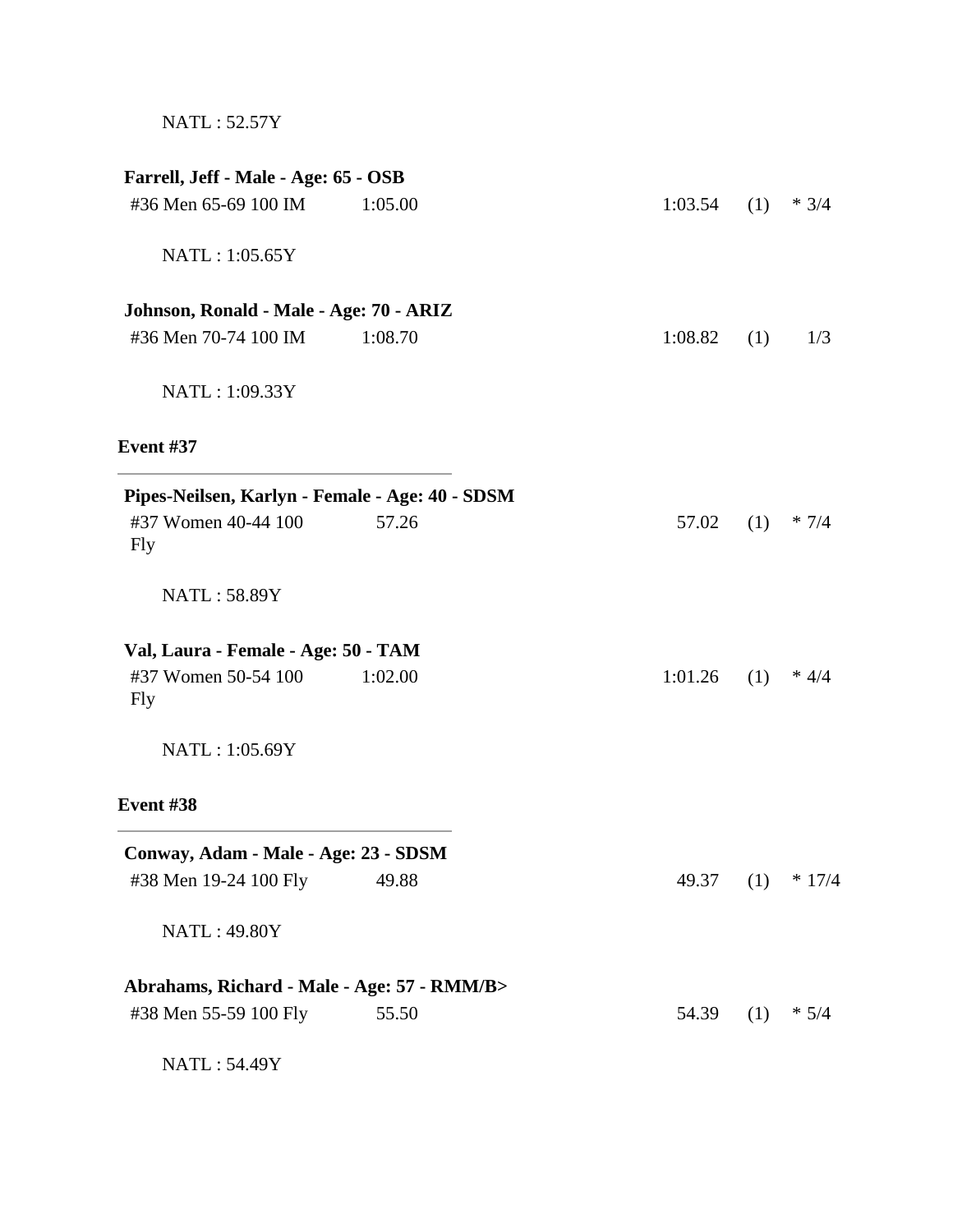| Sheeley, Cappy - Male - Age: 60 - HIMA    |         |         |     |         |
|-------------------------------------------|---------|---------|-----|---------|
| #38 Men 60-64 100 Fly                     | 1:11.90 | 1:01.94 | (1) | $* 3/7$ |
| NATL: 1:03.09Y                            |         |         |     |         |
| Cartwright, Allan - Male - Age: 60 - TVM  |         |         |     |         |
| #38 Men 60-64 100 Fly                     | 1:08.08 | 1:02.59 | (2) | $*3/3$  |
| NATL: 1:03.09Y                            |         |         |     |         |
| Johnson, Ronald - Male - Age: 70 - ARIZ   |         |         |     |         |
| #38 Men 70-74 100 Fly                     | 1:08.90 | 1:09.63 | (1) | 1/3     |
| NATL: 1:14.73Y                            |         |         |     |         |
| <b>Event #39</b>                          |         |         |     |         |
| Melick, Karen - Female - Age: 45 - SCAQ   |         |         |     |         |
| #39 Women 45-49 50<br><b>Breast</b>       | 33.20   | 32.73   | (1) | $*10/4$ |
| NATL: 32.82Y                              |         |         |     |         |
| Steiger, Regula - Female - Age: 50 - HIMA |         |         |     |         |
| #39 Women 50-54 50<br><b>Breast</b>       | 34.90   | 34.10   | (1) | $* 8/4$ |
| NATL: 34.45Y                              |         |         |     |         |
| Pierson, Ginger - Female - Age: 56 - MACO |         |         |     |         |
| #39 Women 55-59 50<br><b>Breast</b>       | 37.00   | 35.06   | (1) | $* 6/4$ |
| NATL: 35.16Y                              |         |         |     |         |
| <b>Event #41</b>                          |         |         |     |         |

**Pipes-Neilsen, Karlyn - Female - Age: 40 - SDSM**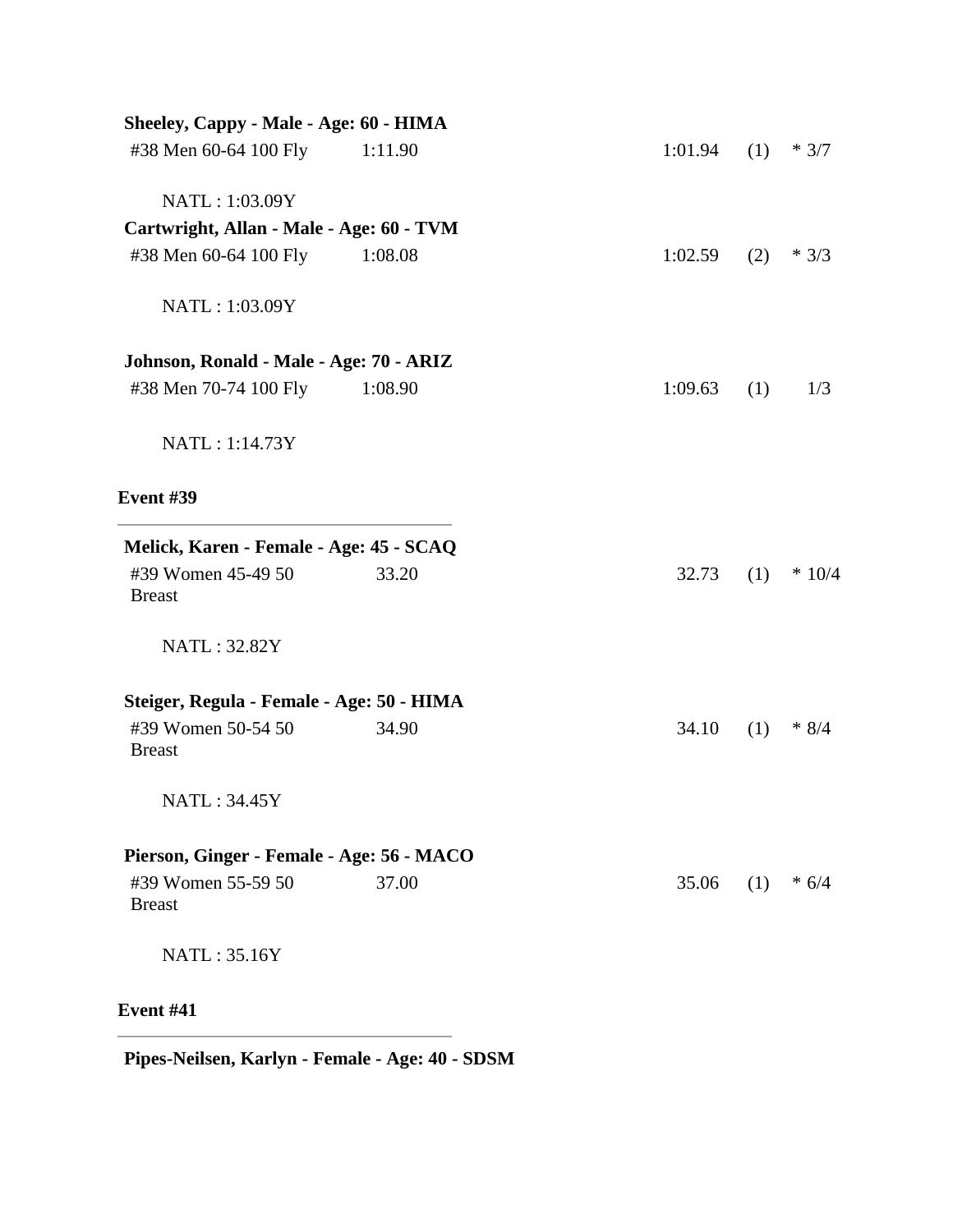| Event #42                                                                        |                                                               |         |     |         |
|----------------------------------------------------------------------------------|---------------------------------------------------------------|---------|-----|---------|
| NATL: 3:51.12Y                                                                   |                                                               |         |     |         |
| Cederlund, Bunny - Female - Age: 80 - SPCO<br>#41 Women 80-84 200<br><b>Back</b> | 3:49.48                                                       | 3:41.49 | (1) | $*1/6$  |
| NATL: 2:56.66Y                                                                   |                                                               |         |     |         |
| Jordan, Betsy - Female - Age: 65 - SDSM<br>#41 Women 65-69 200<br>Back           | 3:00.00                                                       | 2:51.56 | (1) | $*3/4$  |
| NATL: 2:33.59Y                                                                   |                                                               |         |     |         |
| #41 Women 55-59 200<br><b>Back</b>                                               | Barnett-Sallee, Bettyann - Female - Age: 56 - HIMA<br>2:33.40 | 2:28.55 | (1) | $* 5/4$ |
| NATL: 2:33.23Y                                                                   |                                                               |         |     |         |
| Gundred, Barb - Female - Age: 50 - PNA<br>#41 Women 50-54 200<br><b>Back</b>     | 2:27.10                                                       | 2:28.10 | (1) | 6/4     |
| NATL: 2:11.40Y                                                                   |                                                               |         |     |         |
| Rainer, Anna - Female - Age: 40 - SCAM<br>#41 Women 40-44 200<br>Back            | 2:20.00                                                       | 2:11.09 | (2) | $*9/3$  |
| NATL: 2:11.40Y                                                                   |                                                               |         |     |         |
| #41 Women 40-44 200<br>Back                                                      | 2:03.65                                                       | 2:06.31 | (1) | 9/4     |

**Karnaugh, Ronald - Male - Age: 35 - ARIZ**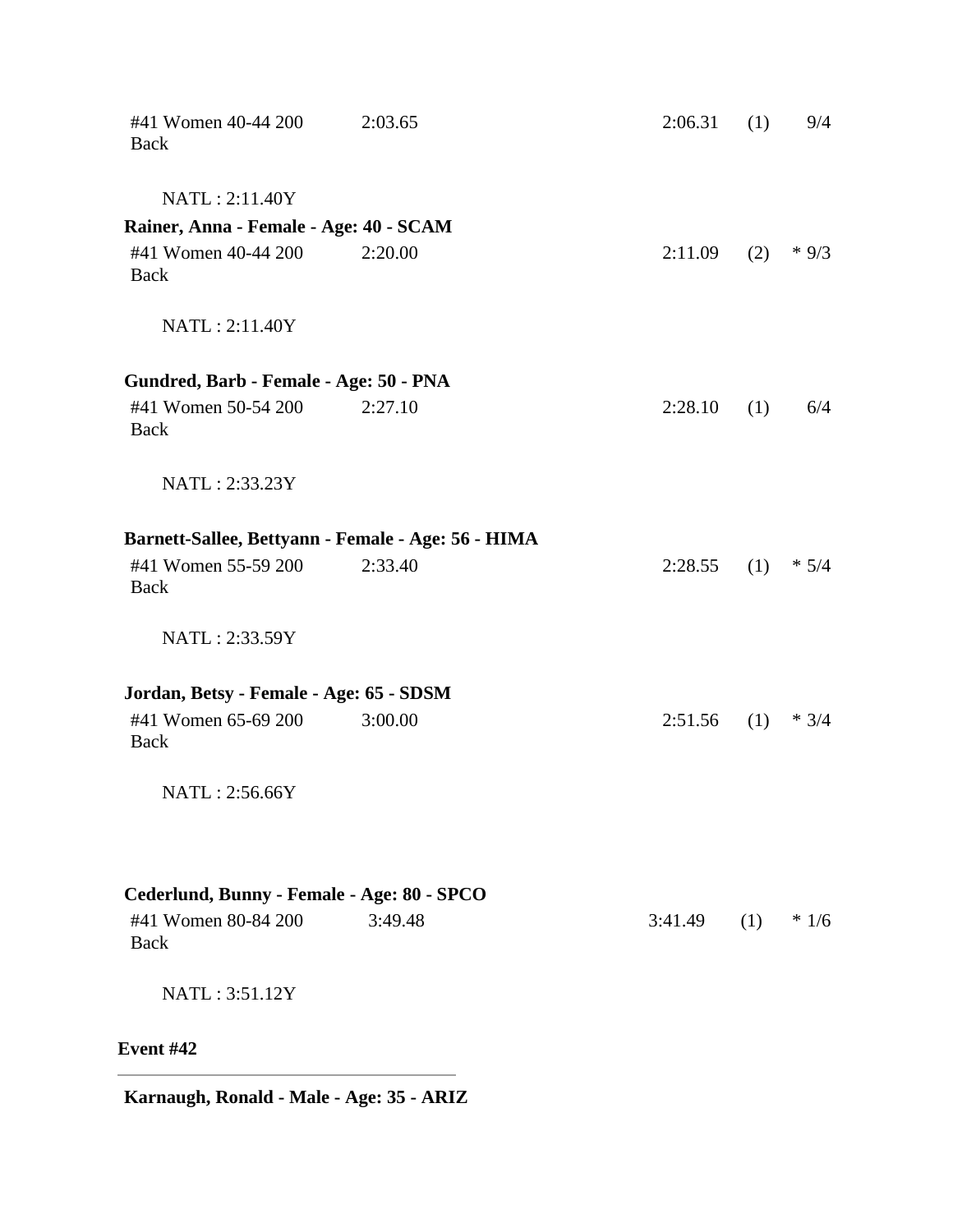| #42 Men 35-39 200 Back                   | 1:50.74 | 1:50.11 | (1) | $* 11/4$ |
|------------------------------------------|---------|---------|-----|----------|
| NATL: 1:50.83Y                           |         |         |     |          |
| <b>Event #43</b>                         |         |         |     |          |
| Val, Laura - Female - Age: 50 - TAM      |         |         |     |          |
| #43 Women 50-54 100 Free                 | 56.00   | 54.38   | (1) | $* 7/4$  |
| NATL: 59.05Y                             |         |         |     |          |
| Halfacre, Susan - Female - Age: 50 - GSC |         |         |     |          |
| #43 Women 50-54 100 Free                 | 58.14   | 58.32   | (2) | 7/5      |
| NATL: 59.05Y                             |         |         |     |          |
| Event #44                                |         |         |     |          |
| Smith, John - Male - Age: 40 - TYR       |         |         |     |          |
| #44 Men 40-44 100 Free                   | 47.53   | 46.25   | (1) | $*21/5$  |
| <b>NATL: 47.00Y</b>                      |         |         |     |          |
| Smith, Paul - Male - Age: 42 - RMM       |         |         |     |          |
| #44 Men 40-44 100 Free                   | 47.00   | 46.90   | (2) | $* 21/4$ |
| <b>NATL: 47.00Y</b>                      |         |         |     |          |
| Farrell, Jeff - Male - Age: 65 - OSB     |         |         |     |          |
| #44 Men 65-69 100 Free                   | 54.50   | 54.43   | (1) | $* 4/4$  |
| NATL: 55.97Y                             |         |         |     |          |
| Hill, Donald - Male - Age: 70 - TOC      |         |         |     |          |
| #44 Men 70-74 100 Free                   | 57.00   | 58.35   | (1) | 2/4      |
| NATL: 1:00.60Y                           |         |         |     |          |
|                                          |         |         |     |          |

**Johnston, Graham - Male - Age: 71 - MOST**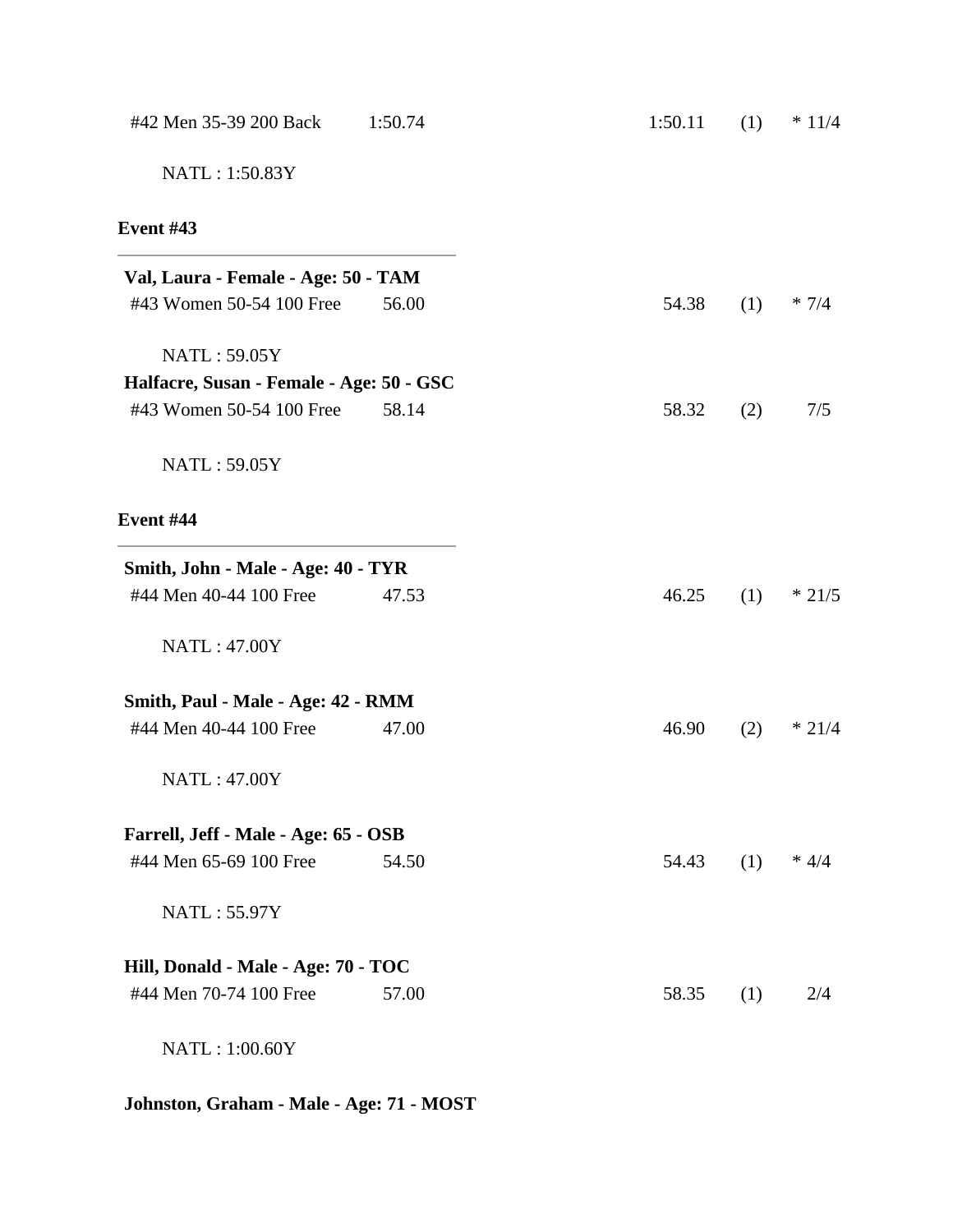| #44 Men 70-74 100 Free                                                                                                    | 1:00.60     |                | 58.86         | (2) | $*2/5$  |
|---------------------------------------------------------------------------------------------------------------------------|-------------|----------------|---------------|-----|---------|
| NATL: 1:00.60Y                                                                                                            |             |                |               |     |         |
| <b>Relay</b>                                                                                                              | <b>Seed</b> | <b>Prelims</b> | <b>Finals</b> |     |         |
| 1 VIRGINIA MASTERS SWIM TEAM - 'A' - W35                                                                                  |             |                |               |     |         |
| #15 Women 35+200<br><b>Medley Relay</b>                                                                                   | 1:55.80     |                | 1:56.54       | (2) | 4/5     |
| NATL: 1:56.99Y                                                                                                            |             |                |               |     |         |
| B Baker W41 122-00156, P Powis W41 122-00200, A Phillips W36 122-00570, M<br>Bittner W36 122-00248                        |             |                |               |     |         |
| 2 ROCKY MOUNTAIN MASTERS - 'A' - W35                                                                                      |             |                |               |     |         |
| #15 Women 35+200<br><b>Medley Relay</b>                                                                                   | 1:54.50     |                | 1:53.58       | (1) | $* 4/4$ |
| NATL: 1:56.99Y                                                                                                            |             |                |               |     |         |
| C Sappey W37 322-00125, S Lee W35 322-00696, J Von Evig W40 322-00748, K<br>Garnier W41 322-00075                         |             |                |               |     |         |
| 3 TEAM TYR - 'A' - M35                                                                                                    |             |                |               |     |         |
| #16 Men 35+200<br>Medley Relay                                                                                            | 1:36.50     |                | 1:35.56       | (1) | $* 6/4$ |
| NATL: 1:36.23Y<br>J Smith M40 302-00410, D Putterman M40 302-00481, R Killeen M40 302-00451,<br>C Cavanaugh M39 302-00517 |             |                |               |     |         |
| 4 WALNUT CREEK MASTERS - 'A' - M55                                                                                        |             |                |               |     |         |
| #16 Men 55+200                                                                                                            | 1:51.00     |                | 1:50.34       | (1) | $*3/3$  |

Medley Relay

NATL : 1:50.52Y